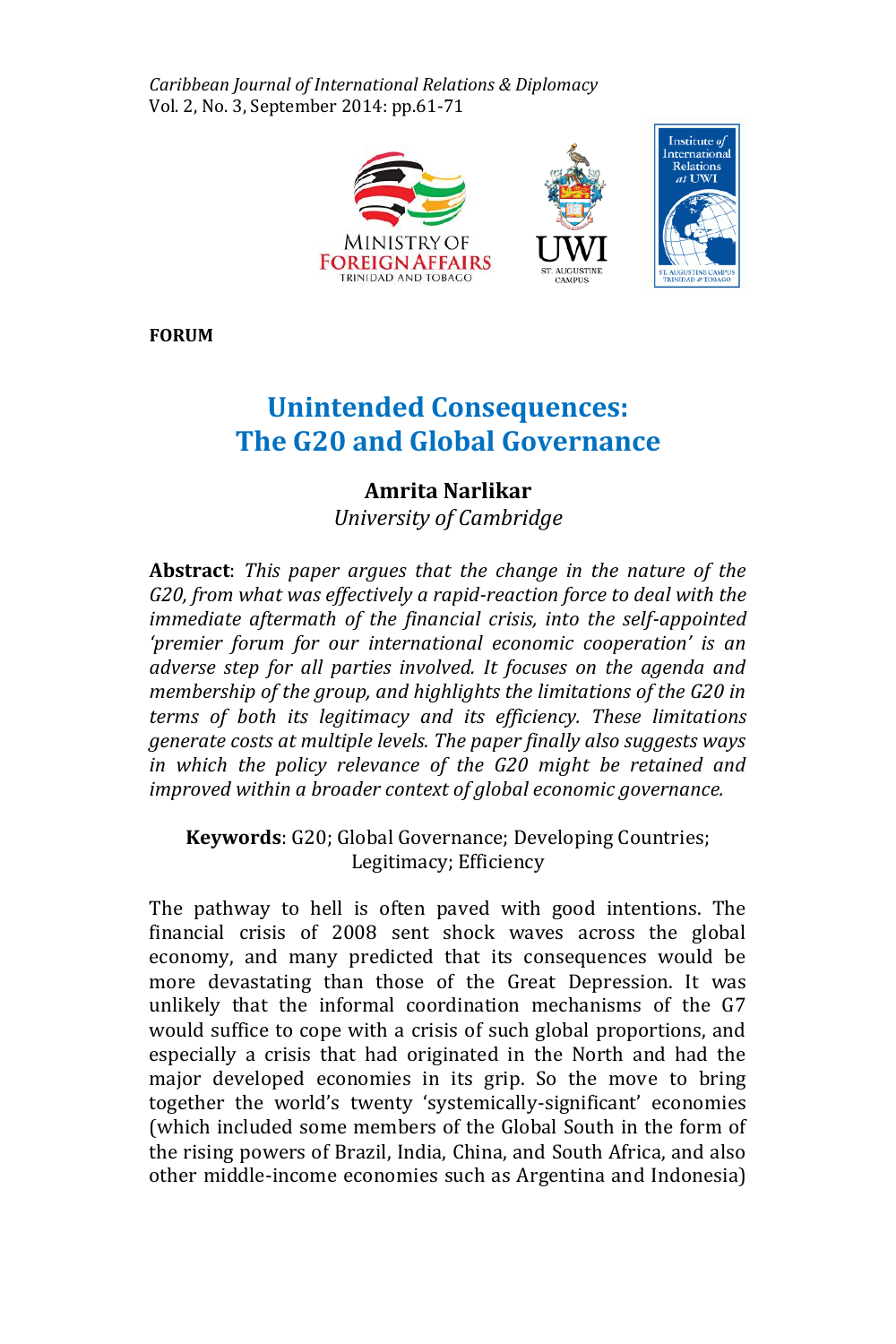and coordinate policy responses was a smart one. In its capacity as a rapid-reaction force, the G20 was impressively effective. But as the urgency of the crisis has abated (in good measure, thanks to the efforts of the G20), the forum has tried to find a new and more expanded role for itself. An expanding mandate, which goes beyond immediate crisis management, in turn, lacks legitimacy and also places the burden of unprecedented expectations on the G20. The result is not just a less efficacious G20, but also a serious risk that the current system of global governance will become even more prone to entropy.<sup>1</sup>

In this paper, I argue that the change in the nature of the G20, from what was effectively a rapid-reaction force to deal with the immediate aftermath of the financial crisis, into the self-appointed 'premier forum for our international economic cooperation'<sup>2</sup> is an adverse step for all parties involved. In Section 1, I argue that dealing with a multiple and vague set of issues probably does little good for the G20 itself. Section 2 further highlights the limitations of the G20, both in terms of legitimacy and efficiency. In section 3, I investigate the effects of the G20, focusing on the system in its entirety, and then focus on the world's poorest countries. True, the G20 may be a more inclusive body than the G7. But I argue that the creation of this self-appointed 'premier forum' dealing with a wideranging mandate of 'international economic cooperation' may generate important and unanticipated costs at multiple levels. In light of this analysis, I offer a concluding section that suggests ways in which the policy relevance of the G20 might be retained without the attendant costs, and also the implications of this for global economic governance.

# **EXPANDING MANDATE, DECLINING EFFICACY?**

The achievements of the G20 in the immediate aftermath of the financial crisis were clear and uncontested.<sup>3</sup> The Washington Summit (2008) and London Summit (2009) both came up with concrete plans, which included important steps in improving financial regulation and reforming financial institutions (that included the transformation of the Financial Stability Fund into the Financial Stability Board, with an expanded membership and mandate). Subsequent summits continued to address issues of stabilisation and financial reform. A major achievement of the G20 was to shift financial governance as a sole preserve of the North to a shared endeavour of the North and South. G20 proposals for IMF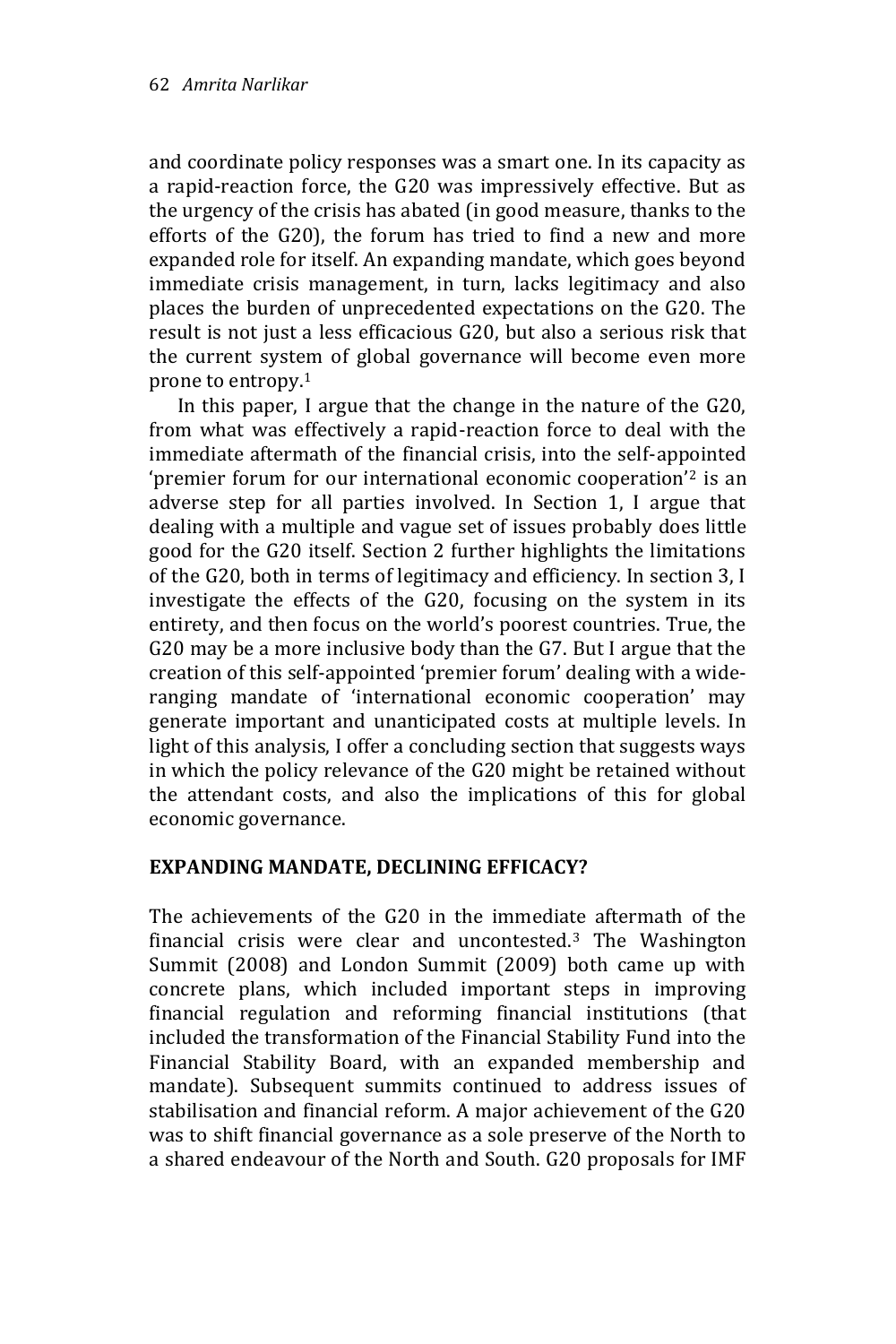reform represented a vital development in global financial governance (the actual paralysis in the implementation of these measures due US Congressional obstacles, not withstanding).<sup>4</sup> But the Pittsburgh Summit (2010) took the G20 into several new directions - 'for the first time, the communiqué mentioned at length energy security, climate change, poverty, job quality, and trade and investment'.<sup>5</sup> In fact, at the closing statement of the summit, the group went so far as to claim, 'We designated the G-20 to be the premier forum for our international economic cooperation'. The expansionist trend in the mandate of the G20, which emerged at Pittsburgh, has largely continued to the present. The Cannes Summit (2011) took place amidst very high expectations, which included managing the Eurozone crisis. The 2014 agenda for G20, while framed seemingly in the tight frame of 'Growth and Resilience', in fact includes an ambitious array of priorities ranging from anti-corruption, tax reform, financial regulation and employment, to trade, energy, and development.

Interestingly, even as the agenda of the G20 has expanded over the past 6 years, at least some accounts have noted a decline in its presence and efficacy. In another article in this special issue, Mike Callaghan recognizes, 'The spirit of cooperation has weakened as the immediacy of the crisis has faded. Its agenda had become long and unfocused'.<sup>6</sup> Angeloni further notes that compliance with G20 proposals has been the highest from the advanced economies, particularly in areas relating to macroeconomic policy and reform of the international financial institutions. He points to 'the possibility that the degree of ambition of the G20 commitments may have been inversely related to their subsequent implementation… it seems clear at this stage that the G20 is unlikely to fulfill the ambition announced at Pittsburgh to swiftly become, by the mere fact of existing, the central forum of global governance'. <sup>7</sup> In fact, we might even speculate that the G20 may be caught up in a vicious cycle: As the urgency of the financial crisis has abated, the group has lost its original purpose and has tried to re-define itself with a broader agenda; the broader agenda, however, is also less easily implementable, and therefore further undermines the role and credibility of the group.

International trade is a case in point. At least in some measure due to the efforts of the G20, protectionism and beggar-thyneighbour policies did not emerge on a scale comparable to their 1930s levels as a response to the 2008 crisis.<sup>8</sup> In other words, the G20 was largely successful – at least indirectly– in preventing knee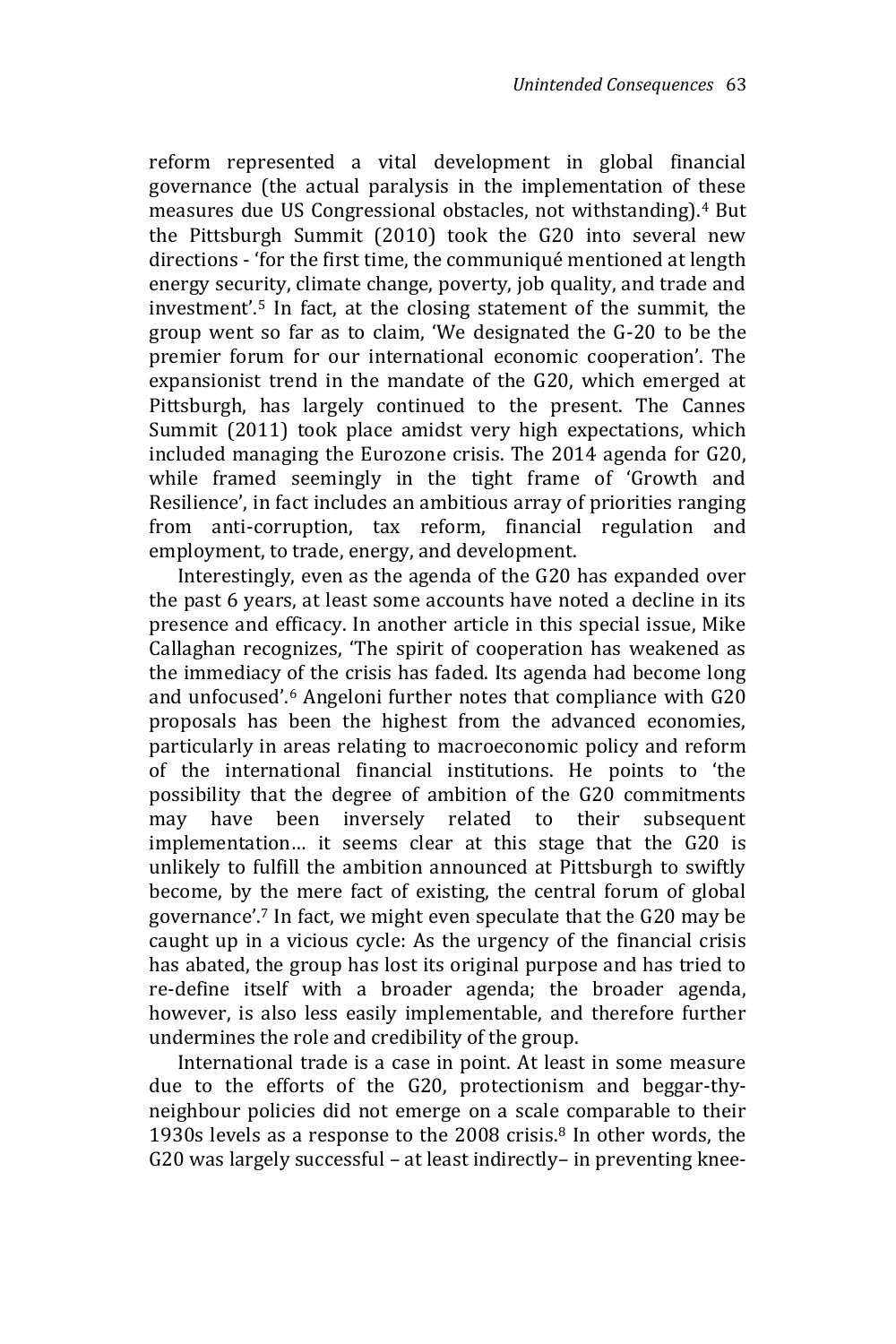jerk reactions of extreme protectionism in response to the crisis. But since then, its impact in furthering international trade has been lacklustre. In summit after summit, the G20 has called on its members to complete the current round of trade negotiations – the Doha Development Agenda (DDA) – to zero effect. It has also tried to play an agenda-setting role in the area of trade, again with very limited results. The Los Cabos Summit (2012) turned its attention to the issue of restrictive measures in global value chains and also food security. Both these issues proved to extremely controversial at the World Trade Organization's (WTO) ministerial conference at Bali (2013); at the time of writing, disputes over the two issues together (in good measure among key G20 members) risk unravelling not just the Bali Package but the entire round.

The immediacy of the crisis and the G20's clear-cut mechanisms to address it may have worked to the forum's advantage. But in dealing with the multiple and wide-ranging problems of the everyday, the G20 has only a blunt and ineffective set of tools. For it to have assigned itself the task of managing general problems of international economic cooperation may have been a serious mistake.

### **LEGITIMACY AND EFFICIENCY LIMITATIONS OF THE G20**

It is perhaps worth bearing in mind that the Leaders' level G20 had a predecessor – the Finance Ministers' G20 that met in the IMF, in the aftermath of the East Asian Financial crisis of 1998. The idea of a leaders' level forum, constituted by a similar group of countries, was first proposed by Paul Martin, Canada's Prime Minister. In the aftermath of the financial crisis, key roles in creating the G20 forum in its current form were played by the heads of state of the US and the UK. It is interesting to note that the initiative did not come from any developing country.

The fact that an idea has its origins in the developed world does not, *per se,* mean that it will lack legitimacy in the developing world. But there are other reasons to view the legitimacy of the G20 with some concern. First, as Anders Aslund has argued, the G20 has no clear criteria for membership, 'only that big countries from different continents, originally selected by the US in 1999, should participate. Amazingly, this group of '20' leading countries is indeterminate in size'.<sup>9</sup> Not only, as Anders points out, is the European Union a member besides 19 actual countries, but note further that several European countries get double representation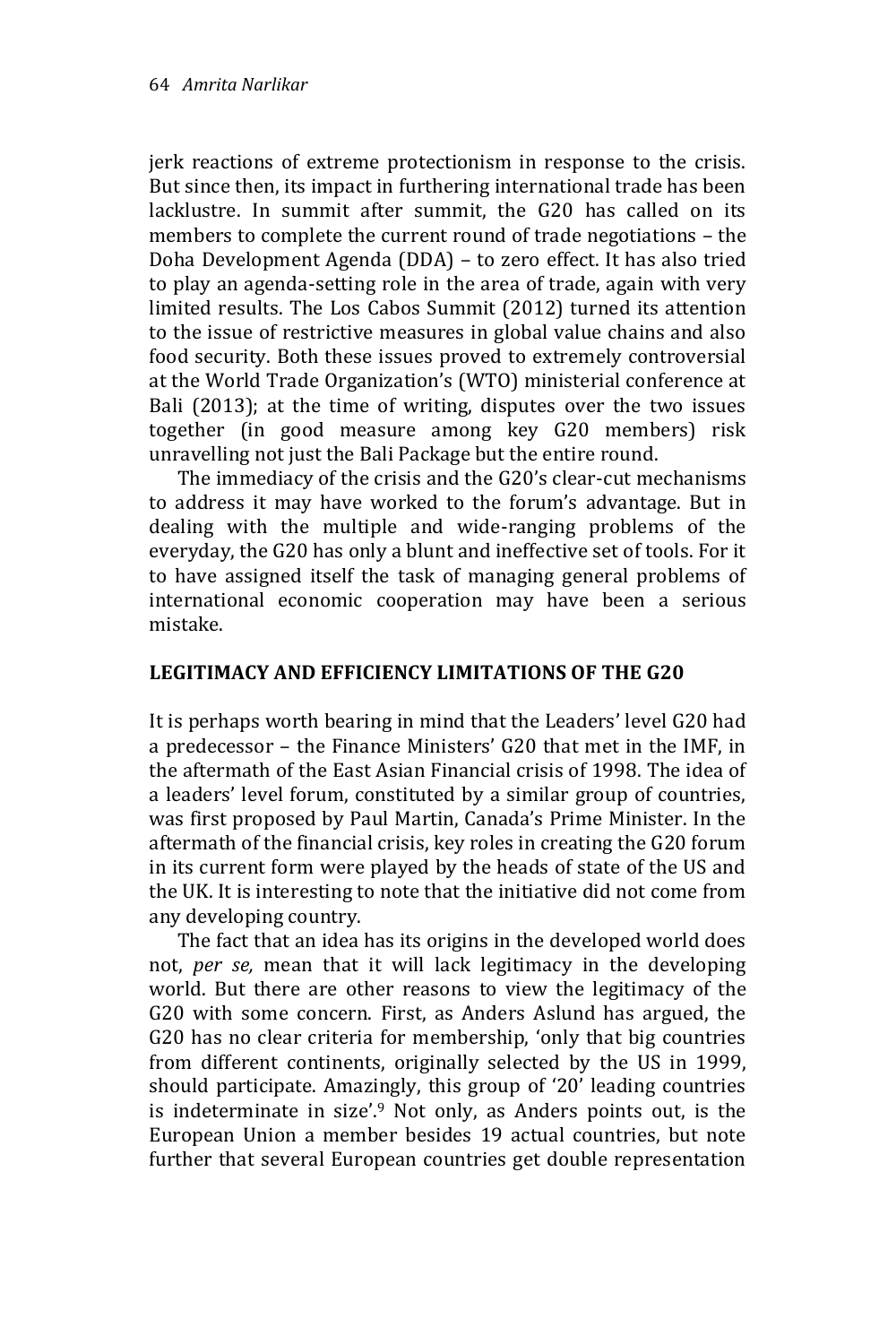in the forum via their individual memberships and via the EU. Second, as Aslund also points out:

the greatest shortcoming of the G20 is that it breaches the principle of national sovereignty… The G8 claimed to be an informal discussion club, but the G20 has usurped power over global financial governance. It has made decisions that it expects 160 other countries to obey, even though they have been neither represented nor informed, reminiscent of the old days of gunboat diplomacy…. now small countries are treated as international outlaws for whom the self-selected G20 will make decisions – and in the name of multilateralism. This amounts to international gang rule, which is likely to attract neither respect nor obedience from outsiders.<sup>10</sup>

Aslund is on the mark in questioning the legitimacy of the G20. Nor is he alone in pointing to the problematic exclusionary membership of the G20.<sup>11</sup>

One only has to look back on the General Agreement on Tariffs and Trade (GATT), and the WTO in its early years, and recall the amount of flack that they attracted because of their lack of transparency and accountability towards the great majority of developing countries. The GATT was often referred to as the 'Rich Man's Club' where consultations were held in invitation-only 'Green Room' meetings, and where the key decision-making forum was the so-called 'Quad' (i.e. the group of the four large, systemically-significant economies: US, EU, Canada, and Japan). This exclusionary method of decision-making led poor countries to turn to alternative forums – such as the UNCTAD – rather than invest their resources and efforts in the GATT/ WTO.

As the Global South came to recognize that its marginalisation and lack of agenda-setting power were generating high costs for the world's poor, its attack on the opaque and exclusive decisionmaking processes of the WTO became more aggressive. In large measure, the dramatic collapse of the Seattle Ministerial conference was a product of the dissatisfaction of the marginalized many with the consultative and decision-making processes. Recognizing the damaging costs of its perceived lack of legitimacy, a gradual but critical process of reform was introduced in the WTO. The reformed WTO not only ensures a seat for the rising powers (Brazil, India, and China) at the negotiating table alongside the EU and the US, but also considerably improved transparency procedures that facilitate the access of the smallest and poorest countries.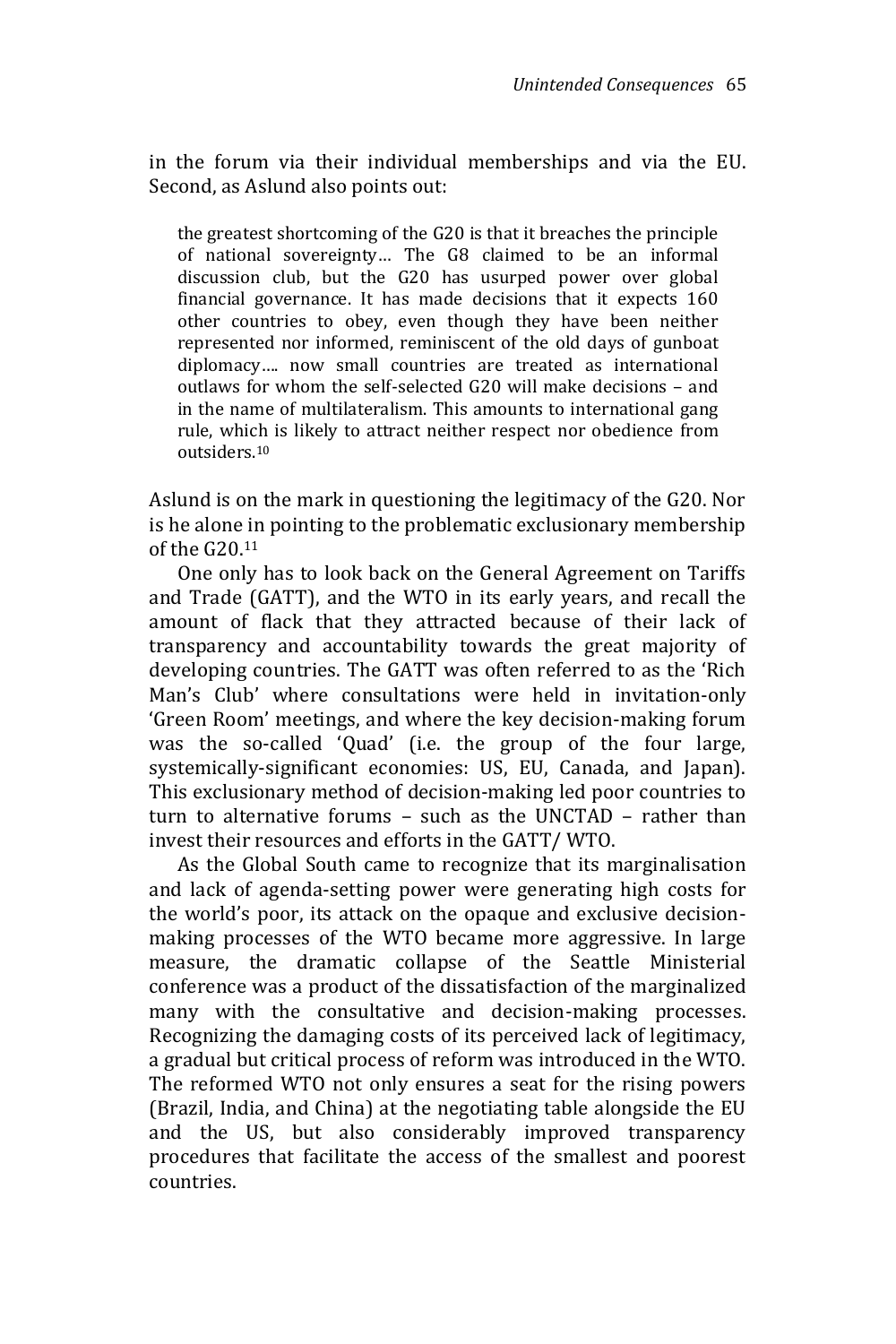Importantly, the WTO may be at the forefront in ensuring greater transparency and accountability towards all its members, but other international organizations too are facing increasing pressure to reform their systems of weighted or two-tiered voting (e.g. the Bretton Woods Institutions and the UN Security Council) in favour of the Global South. The G20 – as a formal and selfappointed premier forum for global governance (rather than an informal talk-shop) that explicitly excludes some 160 countries – takes global governance several steps backwards.

While the legitimacy issue should give us cause for concern, there are also problems associated with the efficiency of the forum. As Section 1 highlighted, the record of the G20 in recent years has not been nearly as impressive as in the immediate aftermath of the financial crisis. When attempting to reach consensus on issues that go beyond the immediate task of putting out financial fires, it is perhaps hardly surprising that the G20 has performed less well. Once again, let us return to the example of the WTO. In meeting after meeting, we find that the organization has deadlocked, even whilst trying to build consensus amongst a small but diverse group of some 5-7 economies (that includes the established powers, but also the rising ones). The G20 brings together a much larger and more diverse group of countries than is represented at the WTO's small group meetings. It would not be far-fetched to surmise that if even the 5-7 members of the WTO have failed to reach agreement amongst themselves over the relatively smaller and positive-sum issue-area of trade, the twenty members of the G20 forum will find it much harder to reach agreement on the group's considerably wider agenda (at least some of which includes serious zero-sum issues, such as exchange rates and currency wars).

On the one hand, the G20 is thus ridden with problems of legitimacy (along the lines of 'Who elected the G20 to represent the rest of the world'). But on the other hand, it is possibly also too large and too diversified to enjoy the efficiency gains that were controversially afforded to the GATT's club-style Quad diplomacy.

#### **UNINTENDED CONSEQUENCES: FOR THE SYSTEM AND FOR THE GLOBAL SOUTH**

In the last two sections, I have highlighted two sets of concerns associated directly with mandate and membership, which affect the G20. These problems limit the ability of the G20 to reach effective and implementable decisions (particularly when the decisions go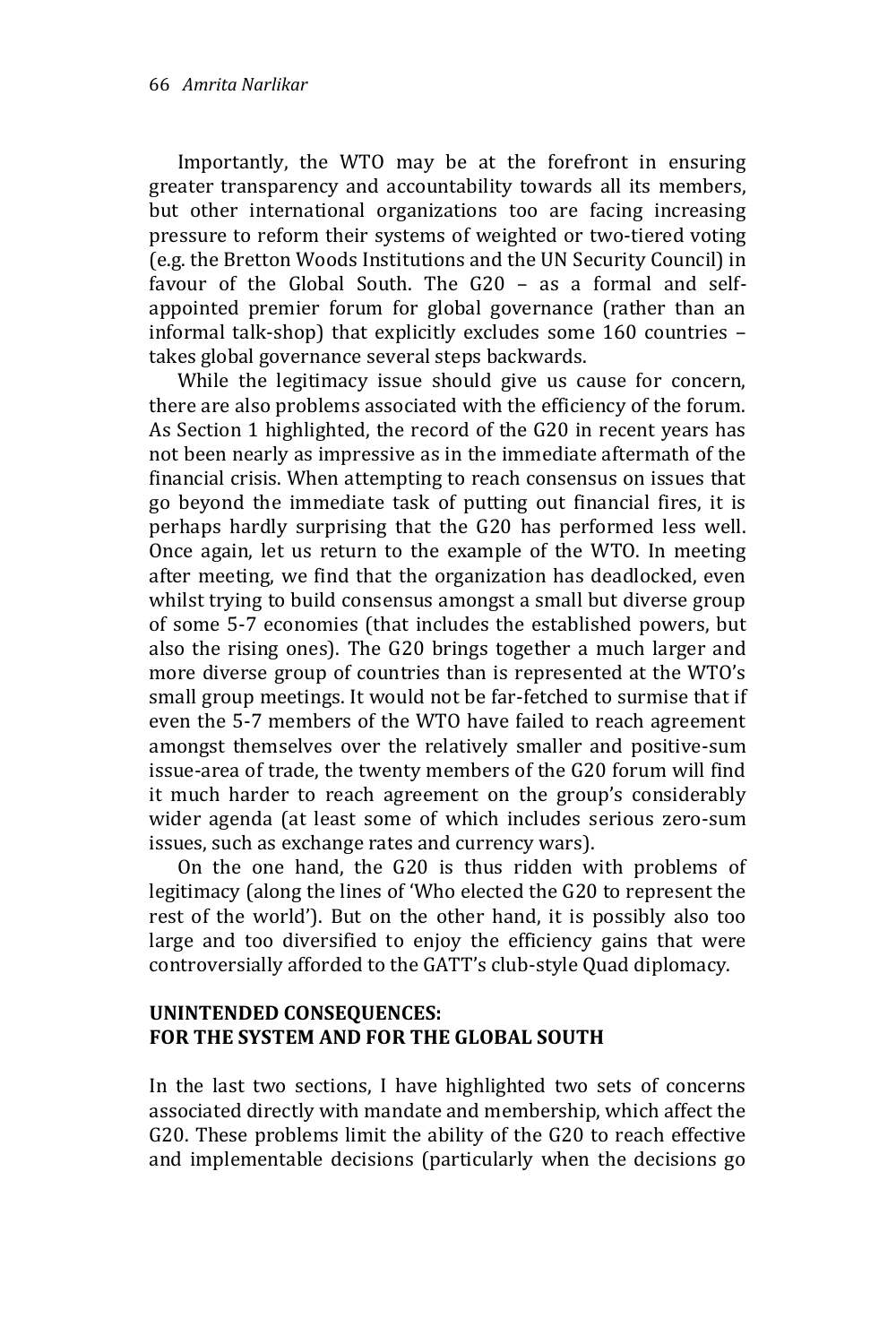beyond financial crisis management), and they also mean that its decisions are unlikely to enjoy widespread acceptability. But perhaps even more seriously, the limitations of the G20 have wider ramifications of an adverse nature. I discuss two sets below: one for the sum total of the system of global governance and the other with reference to the Global South.

Systemically, it is not at all clear that the emergence of the G20 as more than a crisis-response force is doing anything positive for other parallel institutions of global governance, or helping resolve deadlocks on critical issues in one way or another. Perhaps less perniciously, G20 summitry and fanfare distracts attention and diverts commitment and political will from the institutions that are actually responsible for making decisions in particular issue-areas. It does not seem far-fetched to argue that rather than spend time and money in coming up with another G20 statement on the importance of completing the DDA, everyone would be better served by devoting their energies to the nitty-gritty of the negotiations that are taking place at the WTO. Perhaps more dangerously, it is possible that the more the G20 gets trespasses into different areas of global economic governance, the more it will step on the toes of formal (international and regional) organizations and regimes. This is more than an issue of turf wars amongst bureaucracies. Rather, the edicts of the G20, when they overlap with the mandates of other existing institutions, risk muddying the waters of the entire system of global economic governance. We saw this, for example, in the effort made at the Los Cabos Summit to focus on the issue of global value chains, that fed into the WTO's negotiating agenda; in fact, this effort was resented not only by non-members of the G20 but also some of its members (most obviously India, but also some of the other rising powers). A deal was reached with much difficulty at Bali that included trade facilitation; dissatisfaction that had simmered away at Bali, however, has now come to the fore and the round now faces an even more difficult deadlock. Agenda-setting, when it comes from an external club and lacks ownership with the majority members of an organization such as the WTO, can worsen existing problems.

Further, the process of 'muddying' can – perhaps already has – been worsened by sub-coalitions and counter-coalitions that have emerged as a reaction to the G20, and sometimes even within it. The BRICS group has not been shy of countering some of the positions that the G20 has taken (most dramatically over the attempt to exclude Russia from the 2014 Summit over Ukraine).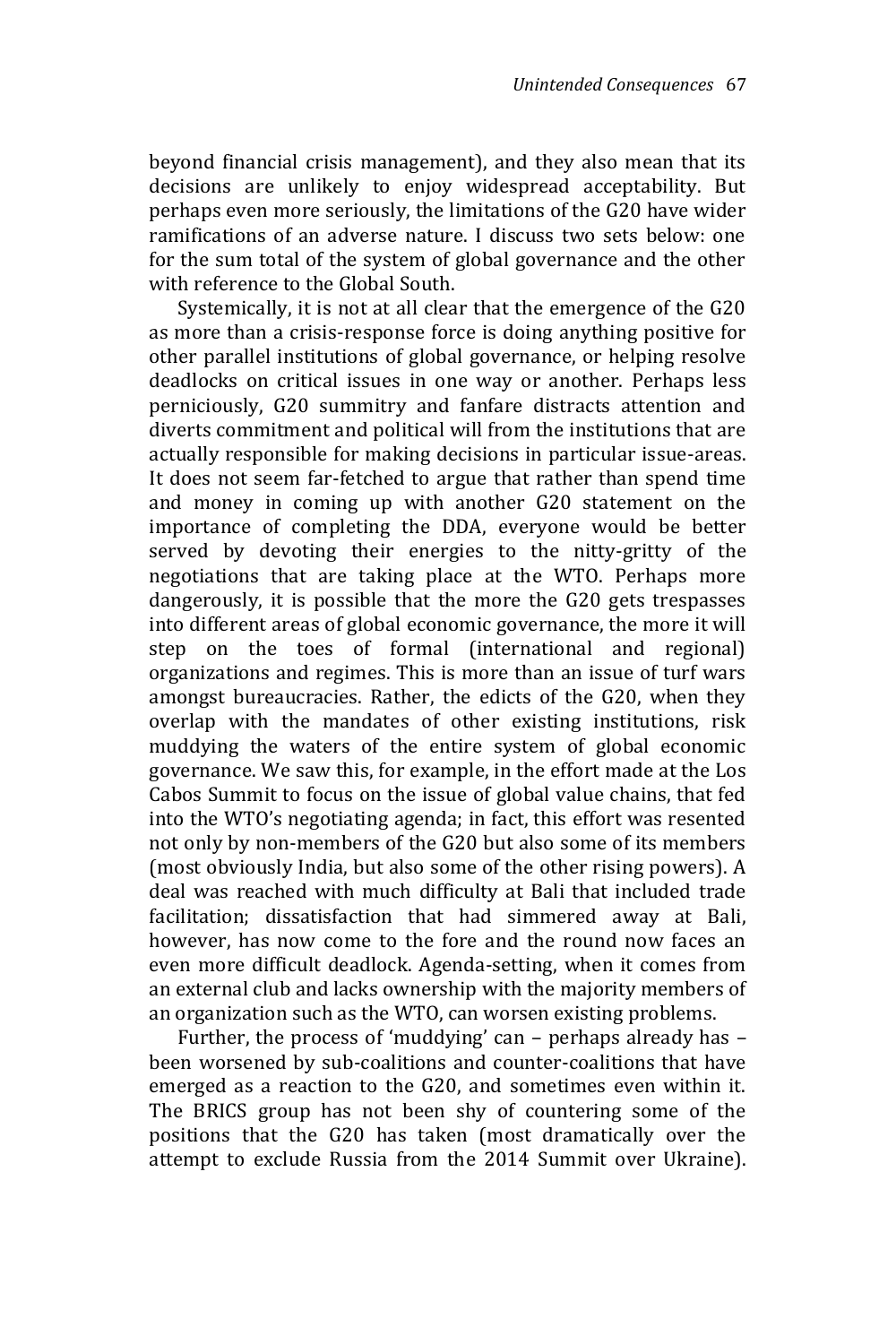The Global Governance Group (3G) is a quiet but nonetheless alternative grouping to the G20. Within particular organizations, we also see a coalescing of specific, technocratic coalitions. In the WTO, for instance, such coalitions often comprise developing countries (rather than a mix of developed and developing ones). One cannot help but wonder if the G20 process thus risks making politics, at best, more messy and disordered, and at its worst, significantly more polarized and even more deadlock-prone.

The costs of deadlocks are of course high for the system as a whole, but they can be especially high for the developing world. The greatest potential beneficiaries of the Doha *Development* Agenda, for instance, are developing countries; a muddied WTO agenda that is even more deadlock-prone generates a high cost for them.

On a related point regarding the impact of the G20 on the Global South, could it not be argued that if the world's largest economies form a club to coordinate their policies – an effective 'critical mass' of sorts – that could only be a good thing for the world economy (including those countries that do not have official representation in the club, but are nonetheless allowed a free ride on the collective gains achieved)? History suggests, however, that such is not the thinking of the groups that are marginalised from such clubs. Recall, for instance, the example of the GATT discussed in Section 2, and the demand by developing countries for more agenda-setting power (despite the free ride that they enjoyed via the negotiations conducted on the basis of the Principal Supplier Principle in the 'Rich Man's Club'). This is also why ideas of reforming the WTO's gridlocked consensus-based decision-making processes through a critical mass principle have found little support from the majority of the members.<sup>12</sup> Moreover, at least certain aspects of even the core agenda of the G20 requires action and compliance from nonmembers (rather than just free-riding), such as tax reform, and even more so in the case of its expanding agenda. It is extremely unlikely that these non-members – in this day and age – will readily embrace new rules in which whose making they have had no say.

# **WHAT MIGHT BE DONE?**

The G20, when it arose as a response to the financial crisis, served a vital purpose. It provided timely and urgent direction to the floundering world economy, and it did so via the commitment of the largest economies at a time when such commitment was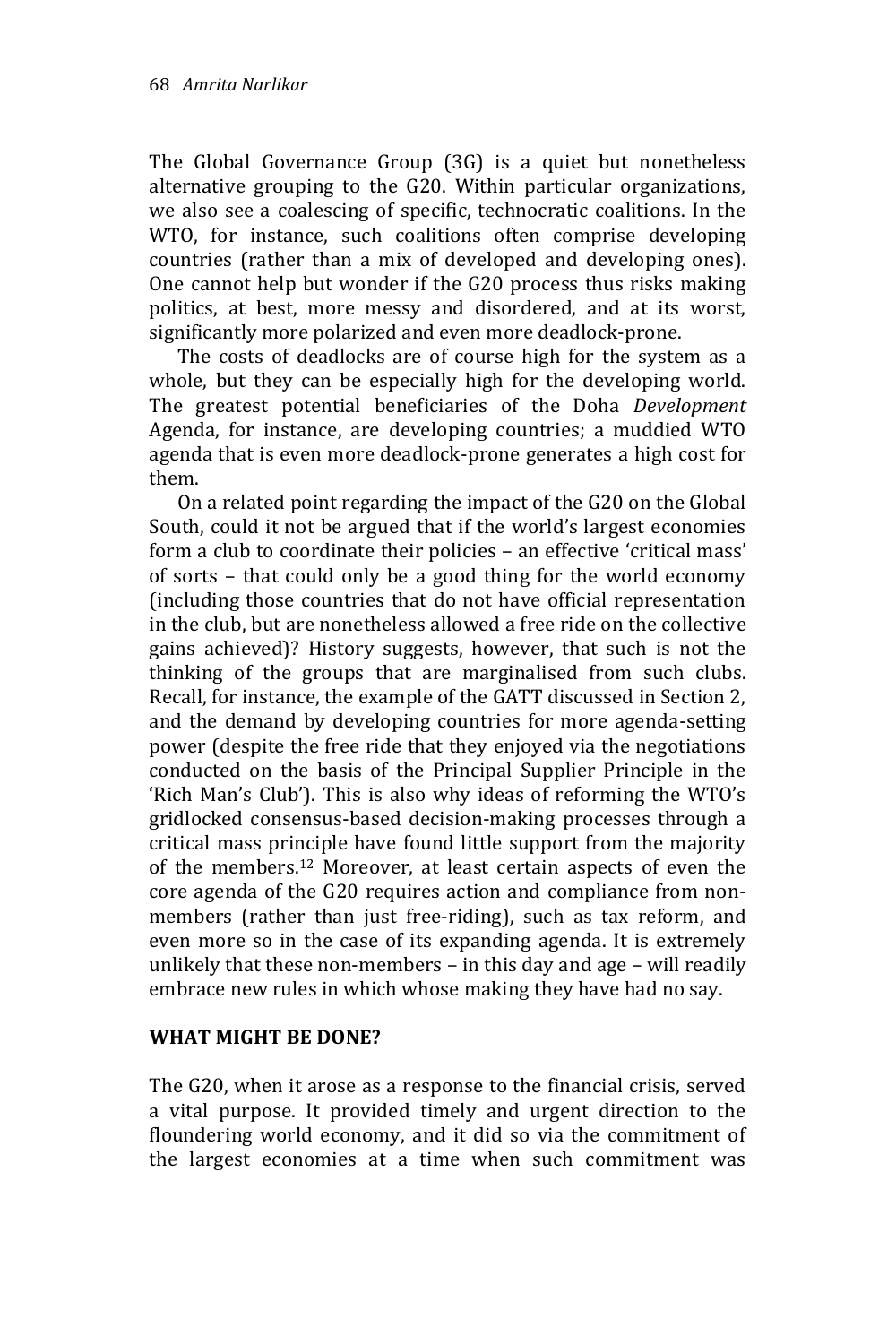essential. However, this paper has argued that the G20 lacks the ability and political support to take on the tasks of more wideranging global economic governance. Its attempt to appropriate a more expansive role for itself, particularly since the Pittsburgh Summit, has been a mistake, and risks undermining the authority and credibility of the G20 even in areas that it is well-equipped to deal with.

If the G20 is to preserve and strengthen the advantage that it started out with, a scaling back of its agenda will be essential. This means a return to the original mandate on crisis response, and financial stability and reform.<sup>13</sup> The message needs to be unadulterated and clear: this is a club of systemically significant economies, which rise to the occasion in times of crisis. But it is not appropriating the functions of day-to-day global economic governance, nor is it seeking to provide moral guidelines or concrete rules that it expects non-members to follow. Its agenda would do well to have clear definitions and boundaries, and these boundaries should be specified in relation to other pre-existing (and ideally, also more universalist) institutions of global economic governance.

Just as important is the issue of membership. As it stands, the G20 is neither as universalist and inclusive (and therefore legitimate) as some of the multilateral organizations, nor is it constituted by a group of even relatively like-minded countries (akin to the G7). As this paper has argued, it is too small to enjoy legitimacy, but also too large and diverse to be really effective (except in conditions of extreme systemic distress). Were the group to narrow its mandate, it may perhaps make sense for it to also reduce its membership to just the critical mass of economies – about 6 or 7 countries that would include the US, China, Germany – which could act swiftly and effectively in times of a major crisis. This group would be responsible for the provision of certain key public goods – such as the avoidance of currency wars in times of crisis – and non-members would be allowed to free ride on.<sup>14</sup> On all other matters though, including those of everyday governance (and indeed norm-setting and rule-making that requires compliance from the great numerical majority of non-members), this small club of global leaders would have little voice. At the most, members could play an advisory role to a more universalist organization, but if and only if called upon by the relevant international organization to do so.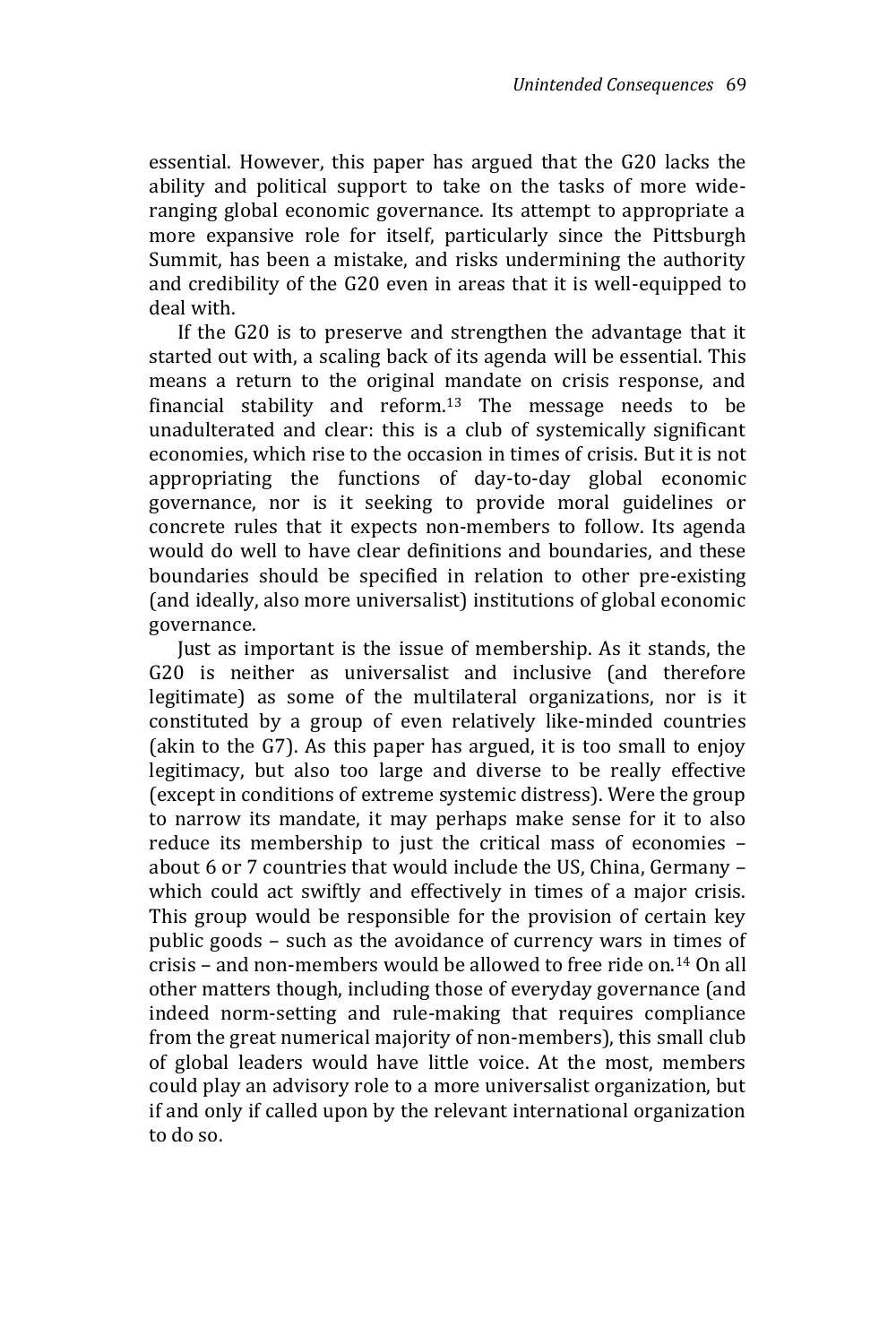The G20 started out with a comparative advantage in the area of financial governance in times of crisis. Its members, and the system at large, would be well served if it were to stick to this advantage.

#### **ACKNOWLEDGEMENT**

The author is grateful to Diana Tussie for her insightful comments on an early draft of the paper, and thanks Matthew Bishop for inviting her to contribute to this special issue. She is very grateful to the Leverhulme Trust for the award of a Research Fellowship, which enabled her to carry out some of the research for this paper.

### **NOTES ON CONTRIBUTOR**

Dr Amrita Narlikar is Reader in International Political Economy, and founding Director of the Centre for Rising Powers, University of Cambridge. She is also a Fellow of Darwin College Cambridge, and a Senior Research Associate of the Centre for International Studies, University of Oxford. She has recently been appointed to the Presidency of the German Institute of Global and Area Studies, and a Professorial Chair at the University of Hamburg. She has nine authored/edited books to her credit, and has also had her research published in nearly fifty refereed journal papers and book chapters. She can be reached on an283@cam.ac.uk

# **NOTES**

- <sup>1</sup> Randall Schweller presents a strong case for this emerging entropy: 'The world is neither going to hell nor being delivered to the promised land. It is, instead, heading for a place akin to a perpetual state of purgatory—a chaotic realm of unknowable complexity and increasing disorder.' See Schweller, Emerging Powers in an Age of Disorder, *Global Governance,* 17 (2011), pp. 285-297. Schweller's causal mechanism for this state derives primarily from the domestic politics of the rising powers, and the interactions between old and new powers. In this paper, I present the flip side of the coin, where the causal mechanism for emerging entropy derives from mismatches and conflicts amongst different levels of global governance. In other words, the mechanism presented here operates more at the international level of various institutions and networks of global governance, i.e. the very forums that were created to guard against disorder.
- <sup>2</sup> Leaders' Statement, Pittsburg Summit, 24-25 September 2009, https://www.g20.org/sites/default/files/g20\_resources/library/Pittsburgh\_Decl aration\_0.pdf accessed on 3 August 2014.
- <sup>3</sup> See, for example, Ignazio Angeloni, The Group of 20: Trials of Global Governance in times of crisis, *Breugel Working Paper 2011/12*, December 2011. Also, John Kirton, Growing G20 Governance for a Globalized World*, Global Review*, 2013: 5.
- <sup>4</sup> I thank Diana Tussie for alerting me to the significance of these reform proposals. <sup>5</sup> Angeloni 2011.

7 Angeloni 2011.

<sup>6</sup> Callaghan, this issue.